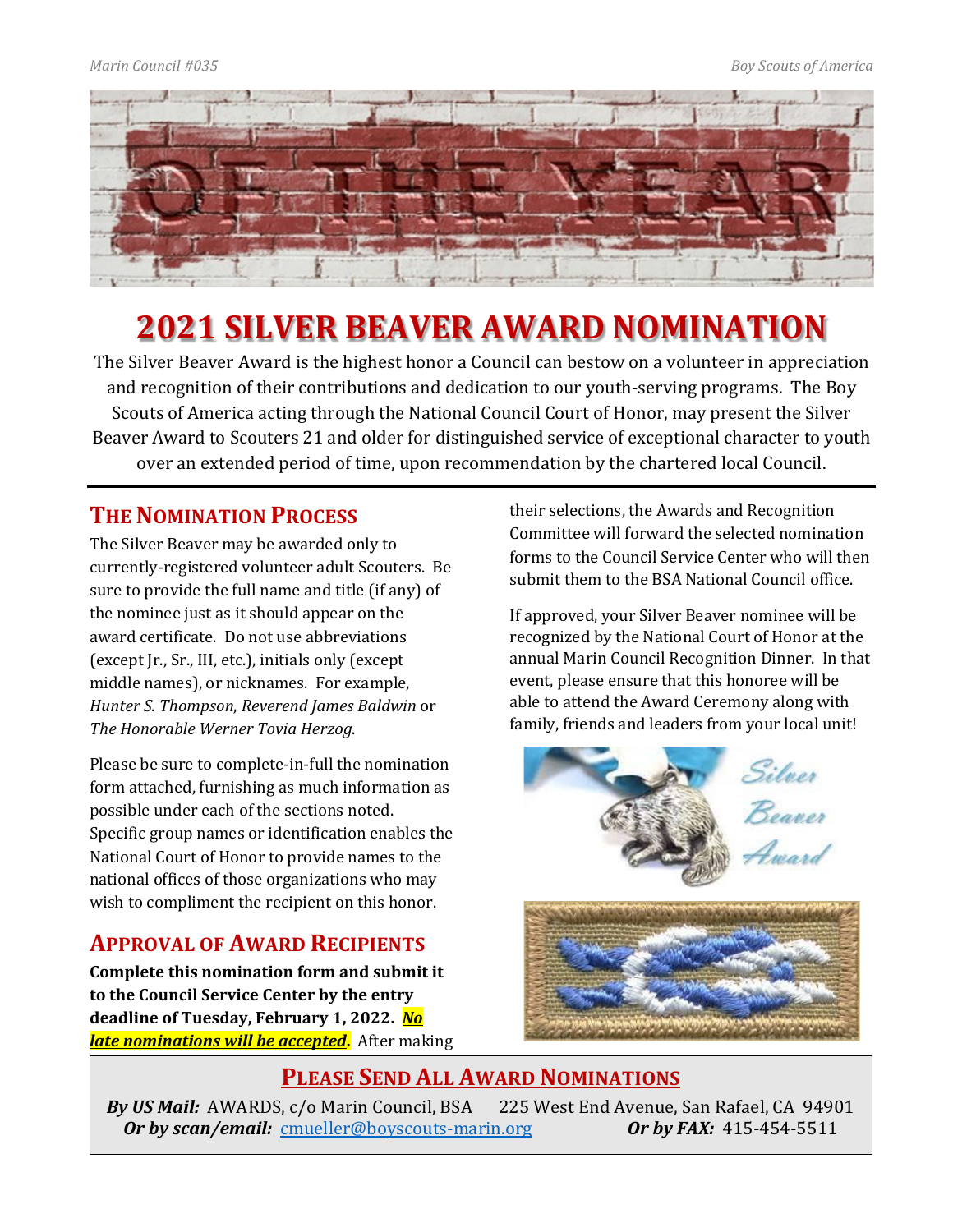# **2021 SILVER BEAVER AWARD NOMINATION**

**Deadline: Tuesday, February 1, 2022** 

Please complete the following 3-page form; you may include additional sheets if necessary.

Full Name as it would appear on certificate (include title if applicable)

| <b>Current BSA Registration</b>                           |  |  |  |  |  |
|-----------------------------------------------------------|--|--|--|--|--|
|                                                           |  |  |  |  |  |
| <b>Previous Scouting Unit Service</b>                     |  |  |  |  |  |
|                                                           |  |  |  |  |  |
|                                                           |  |  |  |  |  |
|                                                           |  |  |  |  |  |
|                                                           |  |  |  |  |  |
| <b>Council Scouting Service</b>                           |  |  |  |  |  |
|                                                           |  |  |  |  |  |
|                                                           |  |  |  |  |  |
|                                                           |  |  |  |  |  |
|                                                           |  |  |  |  |  |
| <b>Business and Professional Organization Involvement</b> |  |  |  |  |  |
|                                                           |  |  |  |  |  |
|                                                           |  |  |  |  |  |
|                                                           |  |  |  |  |  |
|                                                           |  |  |  |  |  |
|                                                           |  |  |  |  |  |
|                                                           |  |  |  |  |  |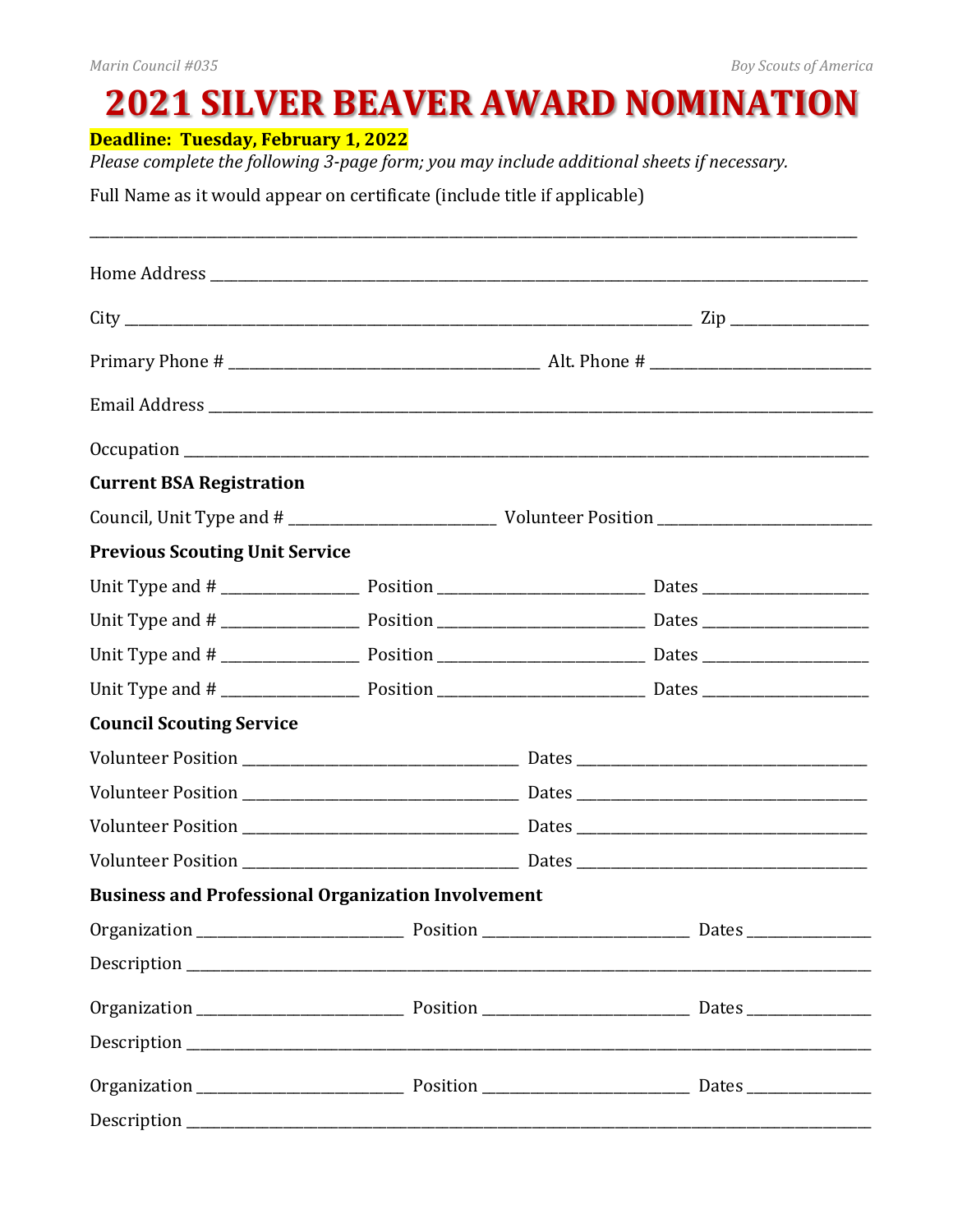| Sports Clubs or Civic, Fraternal or Veterans Organization Service |  |  |  |  |
|-------------------------------------------------------------------|--|--|--|--|
|                                                                   |  |  |  |  |
|                                                                   |  |  |  |  |
|                                                                   |  |  |  |  |
|                                                                   |  |  |  |  |
|                                                                   |  |  |  |  |
|                                                                   |  |  |  |  |
| <b>Religious or Church Service</b>                                |  |  |  |  |
|                                                                   |  |  |  |  |
|                                                                   |  |  |  |  |
|                                                                   |  |  |  |  |
|                                                                   |  |  |  |  |
|                                                                   |  |  |  |  |
|                                                                   |  |  |  |  |
| <b>Educational or School Service</b>                              |  |  |  |  |
|                                                                   |  |  |  |  |
|                                                                   |  |  |  |  |
|                                                                   |  |  |  |  |
|                                                                   |  |  |  |  |
|                                                                   |  |  |  |  |
|                                                                   |  |  |  |  |
| <b>Other Noteworthy Service (if any)</b>                          |  |  |  |  |
|                                                                   |  |  |  |  |
|                                                                   |  |  |  |  |
|                                                                   |  |  |  |  |
|                                                                   |  |  |  |  |
|                                                                   |  |  |  |  |
|                                                                   |  |  |  |  |